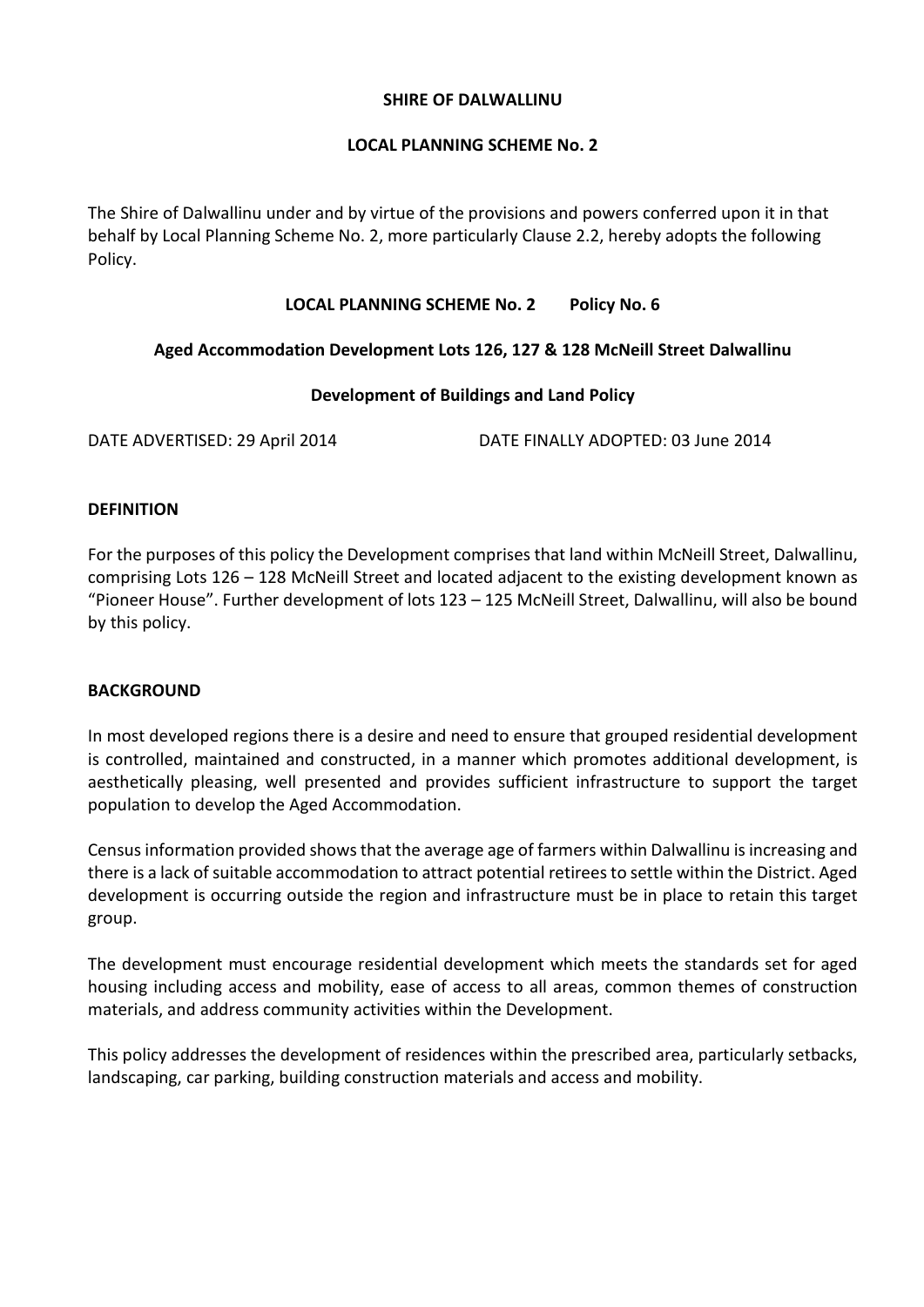# **OBJECTIVES**

The objectives of the Policy are:

- 1. To protect the residential development from construction that is not compatible with aged development general standards. For example 720mm door widths, double storey construction, access via ramps (not steps) and materials not in keeping with a predetermined general theme.
- 2. To protect the visual amenity of areas that may have a direct view of the residential area or frequent the area.
- 3. To control the type of materials used within the construction of accommodation to ensure a degree of integration to minimise an adhoc undisciplined development of varying colours and materials utilised.
- 4. To provide developers of the lots of land with a minimum acceptable standard of planning and construction which compliments existing buildings and enhances the visual amenity of the area.
- 5. To provide potential purchasers with a Policy for development of the Aged Accommodation precinct which compliments the proposed use of the area and ensures a planned approach to development.
- 6. To permit individuals to provide aged accommodation without the financial support of government, which permits individuals to consider retirement within Dalwallinu.

# **POLICY PRINCIPLES**

# **Planning Requirements:**

The Shire of Dalwallinu Local Planning Scheme No. 2 does not require the submission of plans for a residence for planning approval. As such development within the Aged Precinct is controlled by this policy.

- All applications for development within the area shall include a planning application detailing a building envelope, front setbacks, proposed landscaping and materials to be used within the building. Information including elevations, colour schemes shall be included.
- All applications shall confirm compliance with Australian Standards relating to Design for Access and Mobility such as door widths, level access and bathroom layouts.
- Setbacks shall be determined by the development proposed and in accordance with the Residential Planning Codes, however it is acknowledged that block sizes will require a reduction in setbacks (minimum 3.5m without Council approval). Side setbacks and rear setbacks shall be a minimum of 750mm (eaves – side boundary) and 2,000mm (eaves – rear).
- Fences shall be post and rail colorbond construction with side and rear fences permitted to 1,800mm, and front fences limited to 900mm height.
- Pathways and entrances shall be ramped. Where steps are necessary the provisions of Australian Standards relating to Design and Access and Mobility are applicable.
- Building construction shall only occur between the hours of 7.00am & 6.00pm weekdays and 8.00am – 1.00pm Saturdays.
- Sheds shall be permitted and located behind the dwelling.